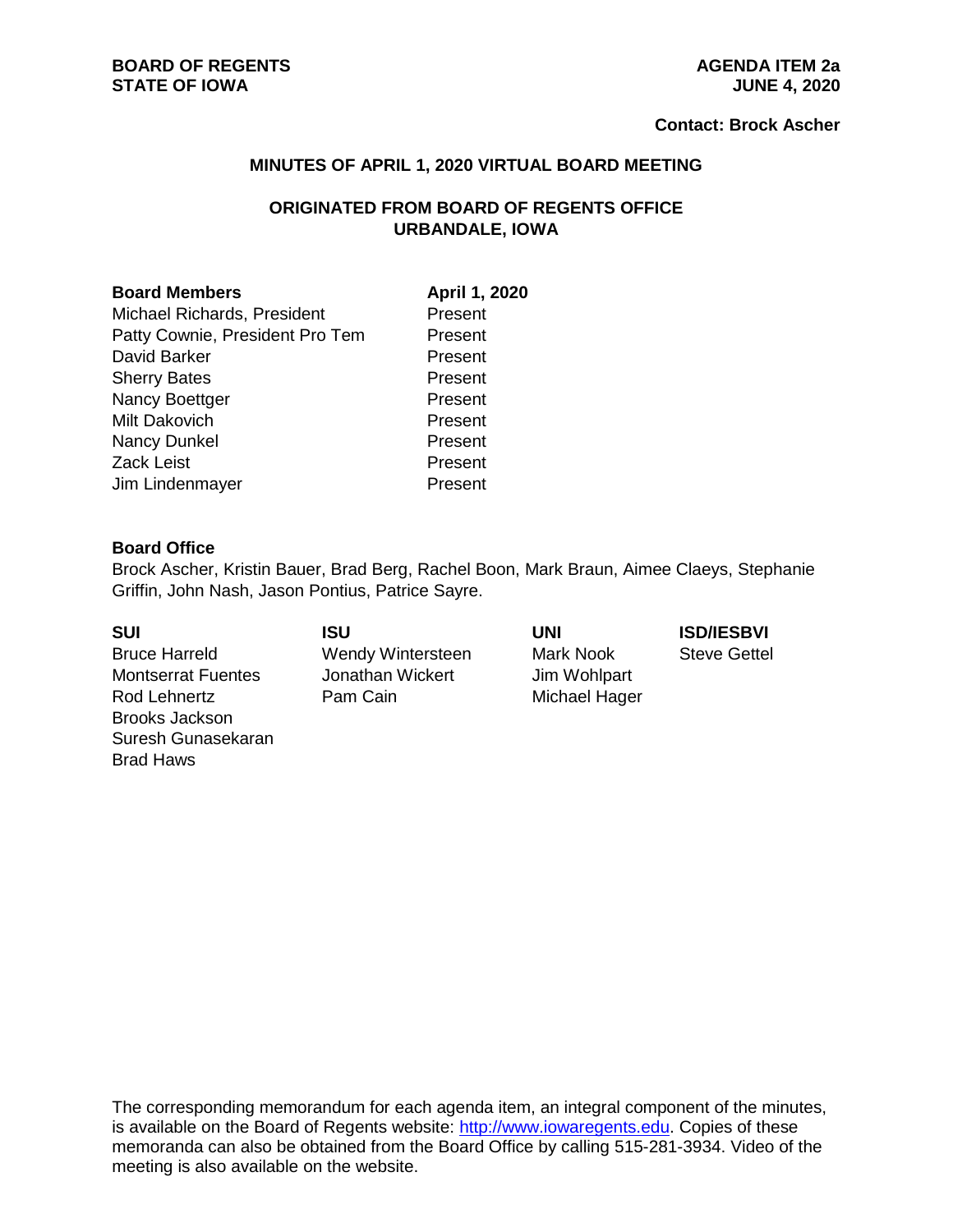#### **BOARD OF REGENTS**<br>STATE OF IOWA **PAGE 2 STATE OF IOWA**

# **Virtual Meeting**

Due to the ongoing COVID-19 Pandemic and resulting social distancing directives from the Centers for Disease Control and Prevention and the Iowa Department of Public Health, the Board held its April 1 meeting virtually, using web conferencing software.

*The Property and Facilities Committee met at 9 a.m. The Academic Affairs Committee met at 9:27 a.m. The Investment and Finance Committee met at 10:10 a.m.*

# **Call to Order for April 1, 2020**

President Richards called the meeting to order at 11:54 a.m.

#### **Roll Call:**

|         | <b>Barker</b>                                | <b>Bates</b>         | <b>Boettger</b> | Cownie | <b>Dakovich</b> | Dunkel | Leist | Lindenmayer | Richards |
|---------|----------------------------------------------|----------------------|-----------------|--------|-----------------|--------|-------|-------------|----------|
| Present | $\ddot{\phantom{a}}$<br>$\ddot{\phantom{0}}$ | $\ddot{\phantom{a}}$ |                 |        |                 | ́      | ́     | ,,          | "        |
| Absent  |                                              |                      |                 |        |                 |        |       |             |          |

*The Audit and Compliance Committee met at 11:55 a.m. The University of Iowa Hospitals and Clinics Committee met at 12:18 p.m.*

#### **Consent Agenda**

- $\checkmark$  MOVED by COWNIE, SECONDED by BATES, to approve and receive the following CONSENT AGENDA items:
	- a) Minutes of February 5, 2020 Board Meeting
	- b) Minutes of February 17, 2020 Board Meeting
	- c) Minutes of March 17, 2020 Board Meeting
	- d) Meeting of April 1, 2020 Property and Facilities Committee
	- e) Meeting of April 1, 2020 Academic Affairs Committee
	- f) Meeting of April 1, 2020 Investment and Finance Committee
	- g) Meeting of April 1, 2020 Audit Committee
	- h) Meeting of April 1, 2020 University of Iowa Hospitals and Clinics Committee
	- i) Personnel Appointments
	- j) Board Policy Manual Addition (Freedom of Expression)
	- k) Annual Diversity Report
	- l) Annual Report on Competition with Private Enterprise
	- m) Resolution Authorizing Defeasance of Dormitory Revenue Bonds, Series' UNI 2010 and 2010B
	- n) Approval of University Parking for FY 2021
	- o) Proposed Residence System Rates for 2020-21 Academic Year
	- p) Strategic Partnership Commitment University of Iowa
	- q) Iowa State University Professional & Scientific Compensation Plan
	- r) Ratification of Emergency Authorizations
	- s) FY 2021 Salary Policies

|        | <b>Barker</b> | <b>Bates</b> | <b>Boettger</b>          | Cownie | Dakovich | Dunkel | Leist | Lindenmayer | <b>Richards</b> |
|--------|---------------|--------------|--------------------------|--------|----------|--------|-------|-------------|-----------------|
| Ave    | ,,            | ,,           | $\overline{\phantom{a}}$ |        |          | ,,     | ↗     | "           |                 |
| Absent |               |              |                          | ↗      |          |        |       |             |                 |

MOTION APPROVED BY ROLL CALL with the following abstentions: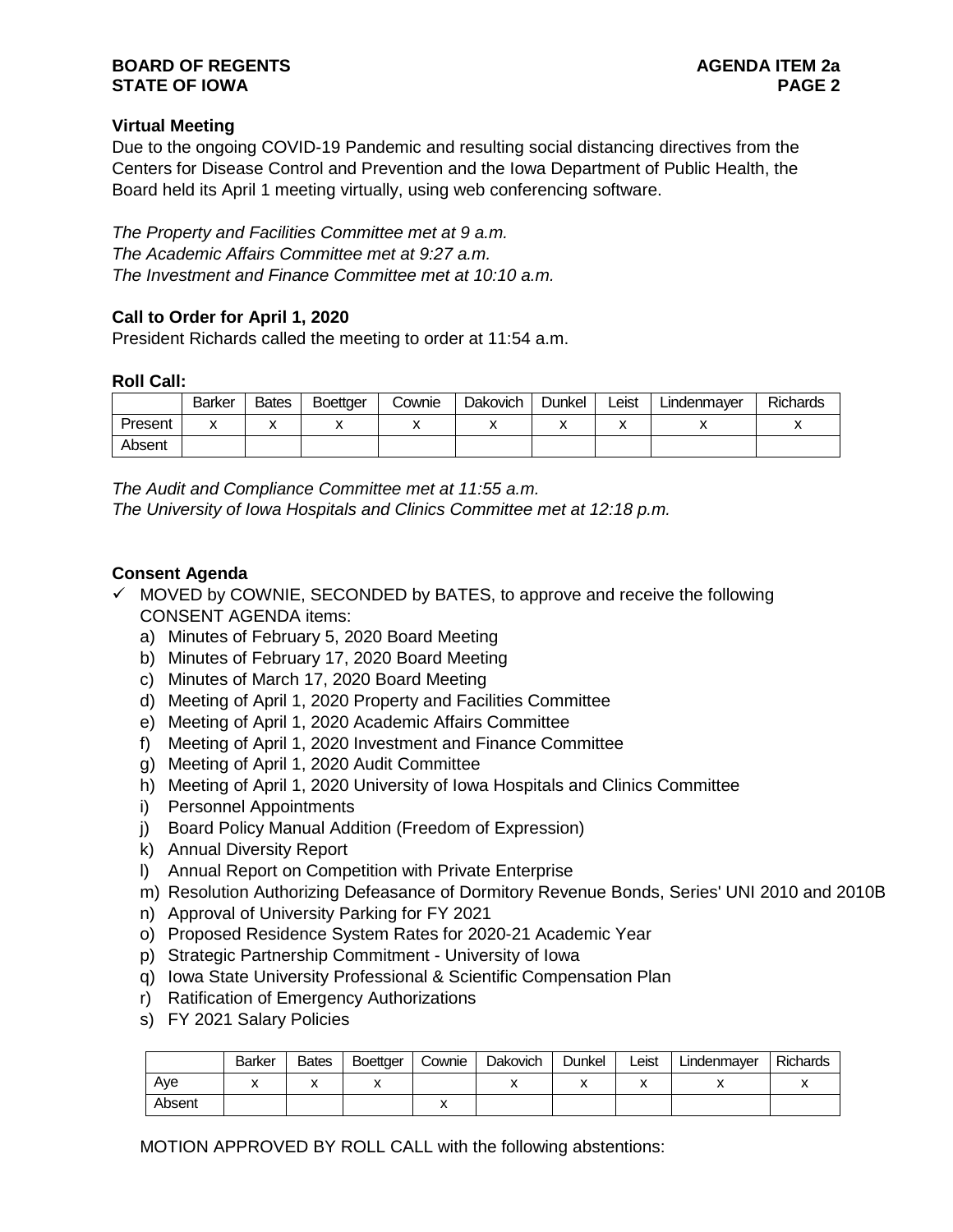RICHARDS abstained from Item 2r: Ratification of Emergency Authorizations DUNKEL abstained from Item 2f: Meeting of April 1 Investment and Finance Committee BARKER abstained from Item 2o: Proposed Residence System Rates for 2020-21 Academic Year

# **Election of President and President Pro Tem**

President Richards recognized Board of Regents Executive Director Mark Braun who opened nominations for Board President in lieu of President Pro Tem Cownie, who was experiencing technical difficulties. Cownie affirmed Director Braun's actions following the vote.

- $\checkmark$  MOVED by DAKOVICH, to nominate Mike Richards as President of the Board of Regents for the term commencing May 1, 2020, and ending April 30, 2022.
- $\checkmark$  Nominations were closed by general consent.
- $\checkmark$  ROLL CALL on the MOTION to approve Mike Richards as President of the Board of Regents for the term commencing May 1, 2020, and ending April 20, 2022.

|     | <b>Barker</b> | <b>Bates</b> | Boettger | Cownie | <b>Dakovich</b> | Dunkel | Leist | Lindenmayer | <b>Richards</b> |
|-----|---------------|--------------|----------|--------|-----------------|--------|-------|-------------|-----------------|
| Ave |               | ́            |          |        |                 |        |       |             |                 |
| Nav |               |              |          |        |                 |        |       |             |                 |

MOTION APPROVED by ROLL CALL.

President Richards opened nominations for Board President Pro Tem.

- $\checkmark$  MOVED by RICHARDS to nominate Patty Cownie as President Pro Tem of the Board of Regents for the term commencing May 1, 2020, and ending April 30, 2022.
- $\checkmark$  Nominations were closed by general consent.
- $\checkmark$  ROLL CALL on the MOTION to approve Patty Cownie as President Pro Tem of the Board of Regents for the term commencing May 1, 2018, and ending April 20, 2020.

|         | <b>Barker</b> | <b>Bates</b> | Boettger | Cownie | Dakovich | Dunkel | Leist | Lindenmaver | <b>Richards</b> |
|---------|---------------|--------------|----------|--------|----------|--------|-------|-------------|-----------------|
| Ave     |               | $\mathbf{v}$ |          |        |          |        |       |             |                 |
| Abstain |               |              |          | ́      |          |        |       |             |                 |

MOTION APPROVED BY ROLL CALL.

## **Board President Report**

President Richards read a statement:

*The spread of COVID-19 has affected everyone in our country, and in these unprecedented times, we have been forced to take unprecedented actions. None of the decisions we have made have been made lightly. We are in a state of national emergency, and we must all come together.*

*I* want to personally thank Governor Reynolds and her chief of staff Sara Craig, the General *Assembly, and so many others inside and out of state government that have worked with us to make decisions in the best interest of all Iowans. I also want to thank the leadership from our universities, UIHC, and our special schools, and the staff of the Board of Regents, especially Mark Braun and Rachel Boon. These individuals have been extremely diligent*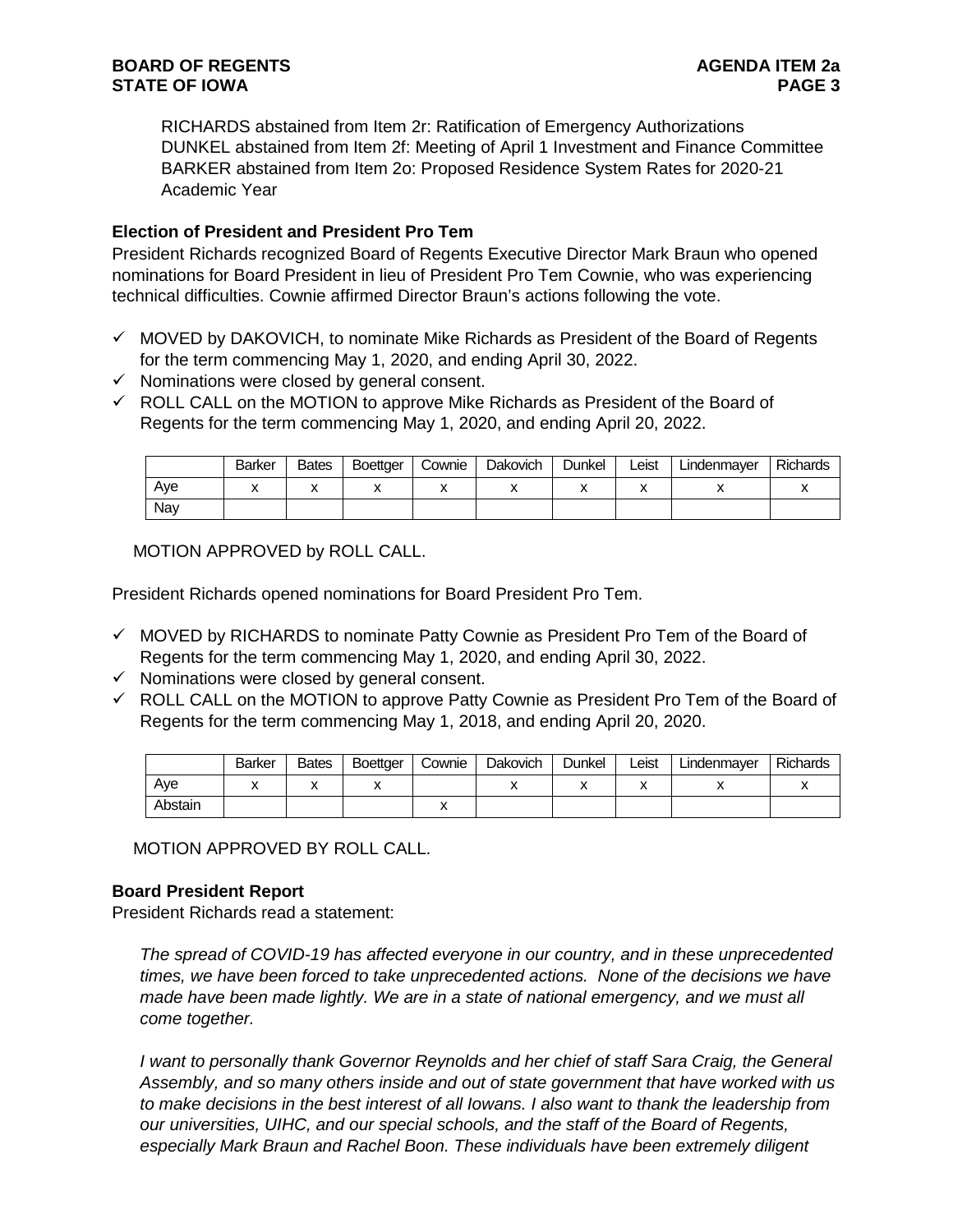*with our Board. I also want to publically thank the members of our Board of Regents, who spent countless hours working on and thinking through our current problems. I* cannot mention everyone, but it does merit special recognition the efforts by personnel on *the ground having to deal with the daily challenges of the COVID-19 health crisis. In particular, the doctors, nurses, and healthcare staff at UIHC have done amazing work treating those who need urgent care. They do this selflessly. They, along with other first responders, are heroes and deserve our deep gratitude and thanks for going above and beyond to keep us safe and healthy.* 

*Above all else, please know that the decisions we have made are in keeping the health and safety of our students, faculty and staff as our top priority. I have seen a tremendous spirit of cooperation from all of our Regents institutions to meet this goal.*

*We fully understand that decisions we have made have been extremely disruptive in some cases, and have frustrated many. Tough days remain ahead, and additional difficult decisions are likely. As a medical doctor, my emphasis has always been to think of the health of the patient first. That will continue to be my focus. We must continue to make decisions to protect the students, faculty and staff at our Regents institutions. Our students and employees are and must continue to be top of mind, and each institution will need to respond in the manner that treats the most students and employees in the best possible manner.*

*We must also make certain that our great universities and special schools are open and here today, but they will also be here 25, 50 and 100 years and more from now.* 

*Even though we have had our spring and summer sessions disrupted due to the pandemic, we will eventually get through this crisis. Our decisions continue to be forward-looking. I want everyone to know that we are planning on full, normal operations of our universities for the Fall 2020 semester. This includes in-person classes, re-opening of residence halls and food service, and other campus services.*

*As we move forward together, we need to follow the guidance that we are given from our national and state leaders. We will continue to follow recommendations from the Centers for Disease Control and Prevention, and the Iowa Department of Health, as we consider how our Regent institutions will operate in this trying time. Together, we will weather this storm and come out stronger on the other side.*

#### **Reports from Institutional Heads**

ISU President Wendy Wintersteen, Special Schools Superintendent Steve Gettel, UNI President Mark Nook and UI President Bruce Harreld gave reports on recent activities at their respective institutions.

## **Closed Session**

 $\checkmark$  MOVED by COWNIE, SECONDED by LEIST, to enter into closed session in accordance with Iowa Code section 21.5.1.a to review and discuss confidential personnel records in the matter of an employee appeal. These records are authorized or required to be maintained as confidential in accordance with Iowa Code section 22.7.11. and in accordance with Iowa Code sections 21.5.1.a & e to review and discuss confidential student records in the matter of a student appeal. These records are authorized or required to be maintained as